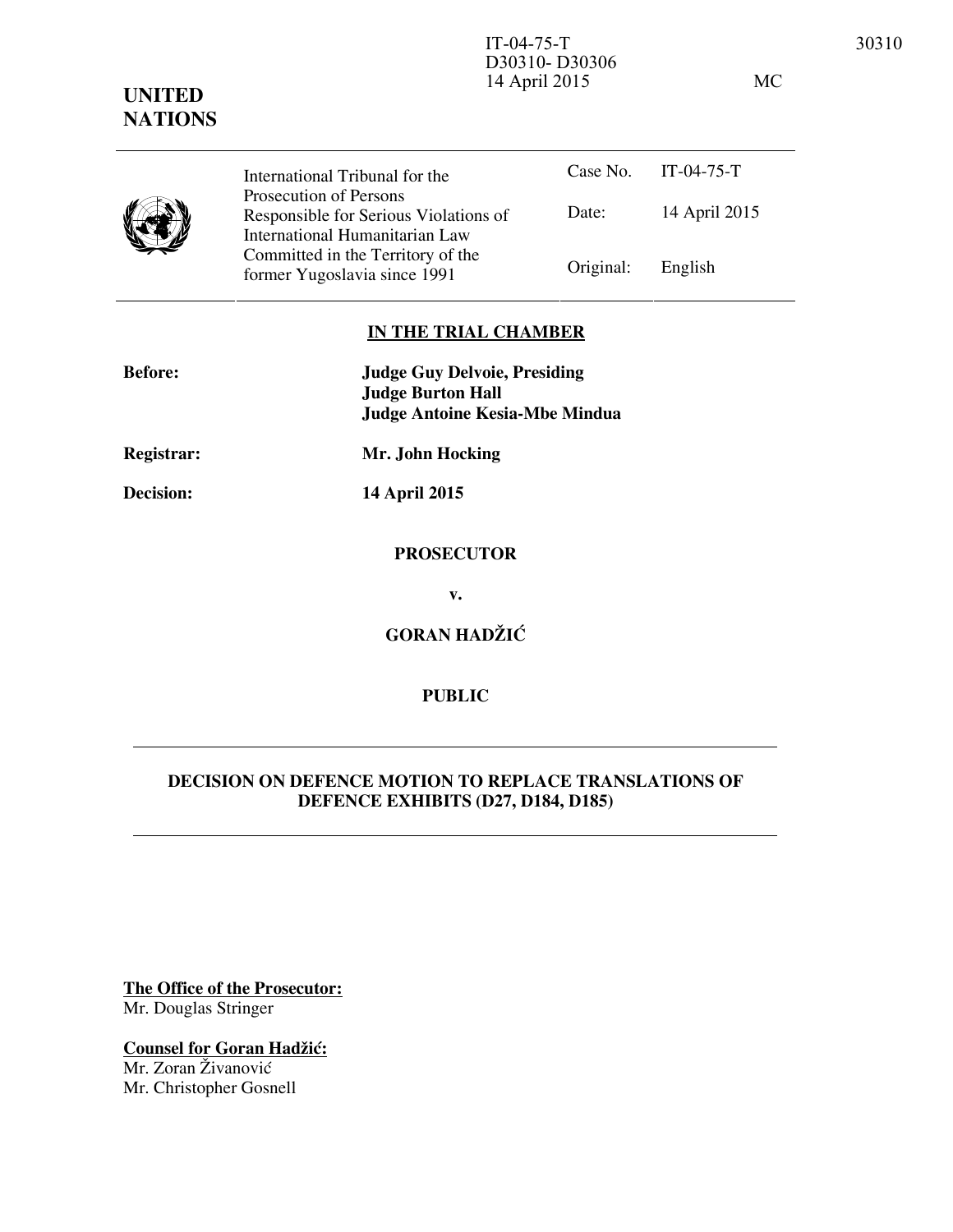1. **THIS TRIAL CHAMBER** of the International Tribunal for the Prosecution of Persons Responsible for Serious Violations of International Humanitarian Law Committed in the Territory of the former Yugoslavia since 1991 ("Tribunal") is hereby seised of the "Motion to Replace Translations of Defence Exhibit (D27, D184, D185)" filed by the Defence on 20 January 2015 ("Motion"). The "Prosecution Response to Motion to Replace Translations of Defence Exhibit (D27, D184, D185)" was filed on 29 January 2015 ("Response"). The Defence filed its "Reply to Prosecution Response to Motion to Replace Translations of Defence Exhibit (D27, D184, D185)" on 5 February 2015, and its "Corrigendum to Reply to Prosecution Response to Motion to Replace Translations of Defence Exhibit (D27, D184, D185)" on 6 February 2015.

#### **A. Submissions**

2. In the Motion, the Defence seeks to replace the English draft translations of exhibits D184 and D185 with the official CLSS translations available in eCourt under document identification numbers  $1D12-0811-1D12-0812$  and  $1D11-5577-1D11-5579$ , respectively.<sup>1</sup> The Defence further seeks to replace the incomplete translation of exhibit D27 with the revised and complete CLSS translation uploaded onto eCourt with document identification number 1D12-0799-1D12-0808.<sup>2</sup>

3. The Prosecution does not object to the replacement of the draft translation of exhibit D185.<sup>3</sup> However, it opposes the newly proposed translations for exhibits D27 and D184.<sup>4</sup> The Prosecution argues that any request for an amendment of an admitted exhibit should be accompanied by reasons for the proposed substitution.<sup>5</sup> In this case, it asserts, the Defence provides no basis for the requested replacements.<sup>6</sup>

4. The Prosecution notes that exhibit D27 was admitted on 5 February 2013, nearly two years before the filing of the Motion, and that its 5 pages consisted of a set of documents related to a member of Arkan's unit in 1991.<sup>7</sup> The newly proposed translation for D27 is 10 pages long and contains several other documents which were not discussed with or shown to the witnesses through whom they were tendered. The Prosecution avers that this additional material should have been used during DGH-024's and Reynaud Theunens's cross-examination. $8$ 

 $\overline{a}$ 

2 Motion, para. 1.

<sup>1</sup> Motion, para. 1.

<sup>3</sup> Response, paras 6-7. 4

Response, paras 3-5.

<sup>5</sup> Response, para. 2.

<sup>6</sup> Response, para. 2.

<sup>7</sup> Response, para. 4.

<sup>8</sup> Response, para. 4.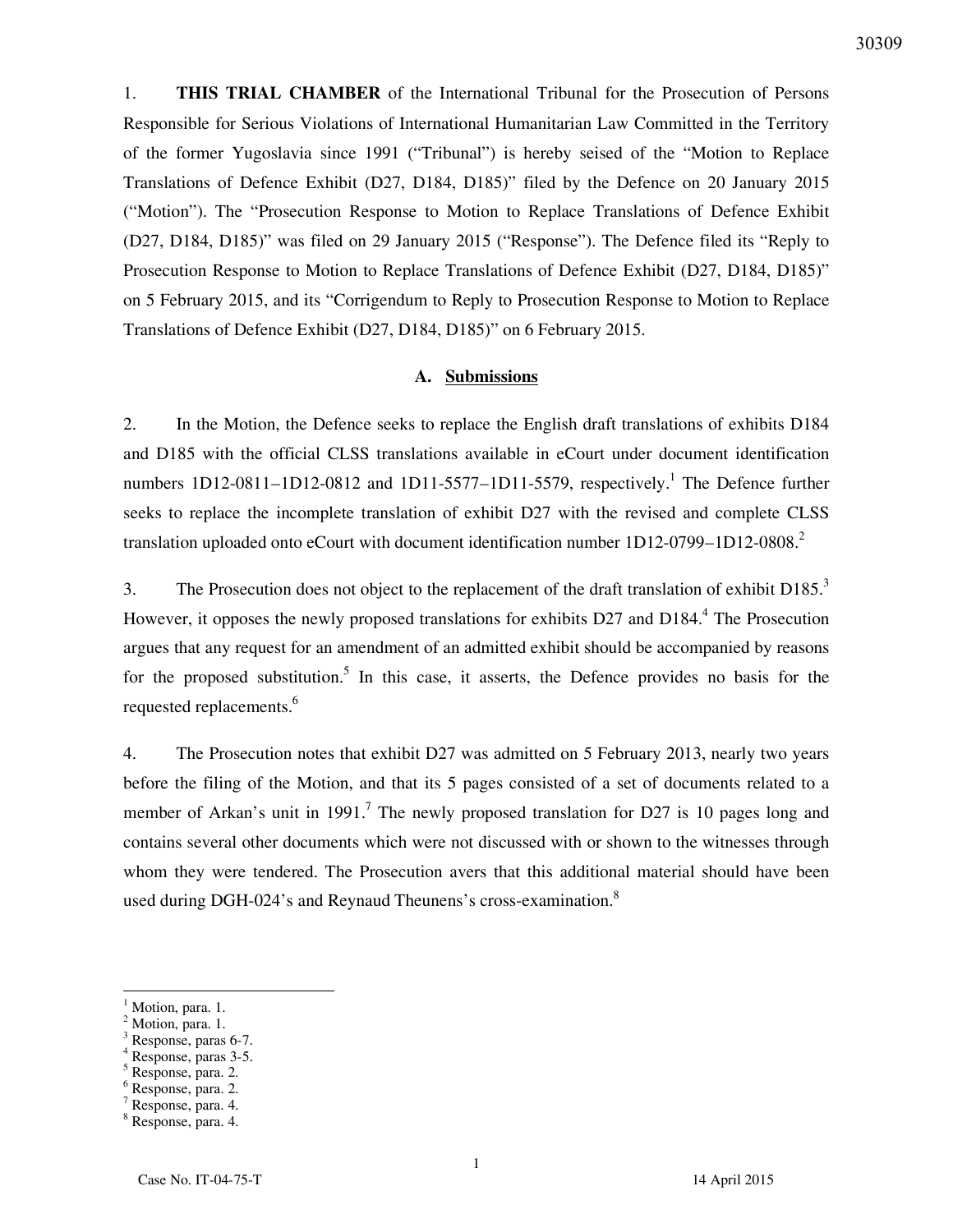5. With regard to exhibit D184, a newspaper article, the Prosecution submits that only a short paragraph of it was shown to witness Vojislav Vukčević whereas the Defence now seeks to tender three additional articles from the same newspaper. These new articles were neither put to Vojislav Vukčević nor was notice given to the Chamber and the Prosecution that the Defence would seek to tender them.<sup>9</sup> According to the Prosecution, the proposed new version of exhibit D184 contains significantly more material than the original version.<sup>10</sup>

6. The Defence seeks leave to file a reply to the Response.<sup>11</sup> The Defence submits that, on a number of occasions, the Prosecution sought the replacement of translations of documents with revised and corrected translations months after they had been tendered.<sup>12</sup> On these occasions, the Defence asserts, the Prosecution failed to provide any basis for the substitution other than to identify the error or omission to be corrected.<sup>13</sup> The Defence further asserts that in the past, and thus contrary to its opposition to the Motion, the Prosecution has not only opposed Defence motions to provide fuller translations of documents, but has also demanded that the Defence provide corrected or expanded translations.<sup>14</sup>

7. The Defence indicates that the substitute translation of exhibit D27 is the "exact and complete English counterpart" of the Prosecution's document Rule 65 *ter* number 00235. In the Defence's view, this document was presented by the Prosecution as an inseparable and single document. In addition, it submits, there are indicia showing that the documents under this exhibit are attachments to the decision concerning a disability of a person, which is found in the first two pages of this exhibit. $^{15}$ 

8. The Defence further argues that there is no basis for the Prosecution's suggestion that each and every page of a document should be individually presented to a witness in order for the whole document to be admitted. Moreover, at the time of the admission, the Prosecution did not object to the admission of the whole document, despite the absence of the full translation.<sup>16</sup> The Defence submits that, while it acknowledges that there was a long delay in noticing the deficiency in the translation, the practice and principle of having a full and accurate translation should prevail. The Prosecution will not suffer any prejudice as it planned to tender this document itself.<sup>17</sup>

2

 $\overline{a}$ 

<sup>9</sup> Response, para. 5.

<sup>10</sup> Response, para. 5.

 $11$  Reply, para. 1.

 $12$  Reply, paras 2-3.

 $^{13}$  Reply, para. 3.

<sup>&</sup>lt;sup>14</sup> Reply, para. 4.

 $15$  Reply, para. 5.

<sup>&</sup>lt;sup>16</sup> Response, para. 6.

<sup>&</sup>lt;sup>17</sup> Reply, para. 7.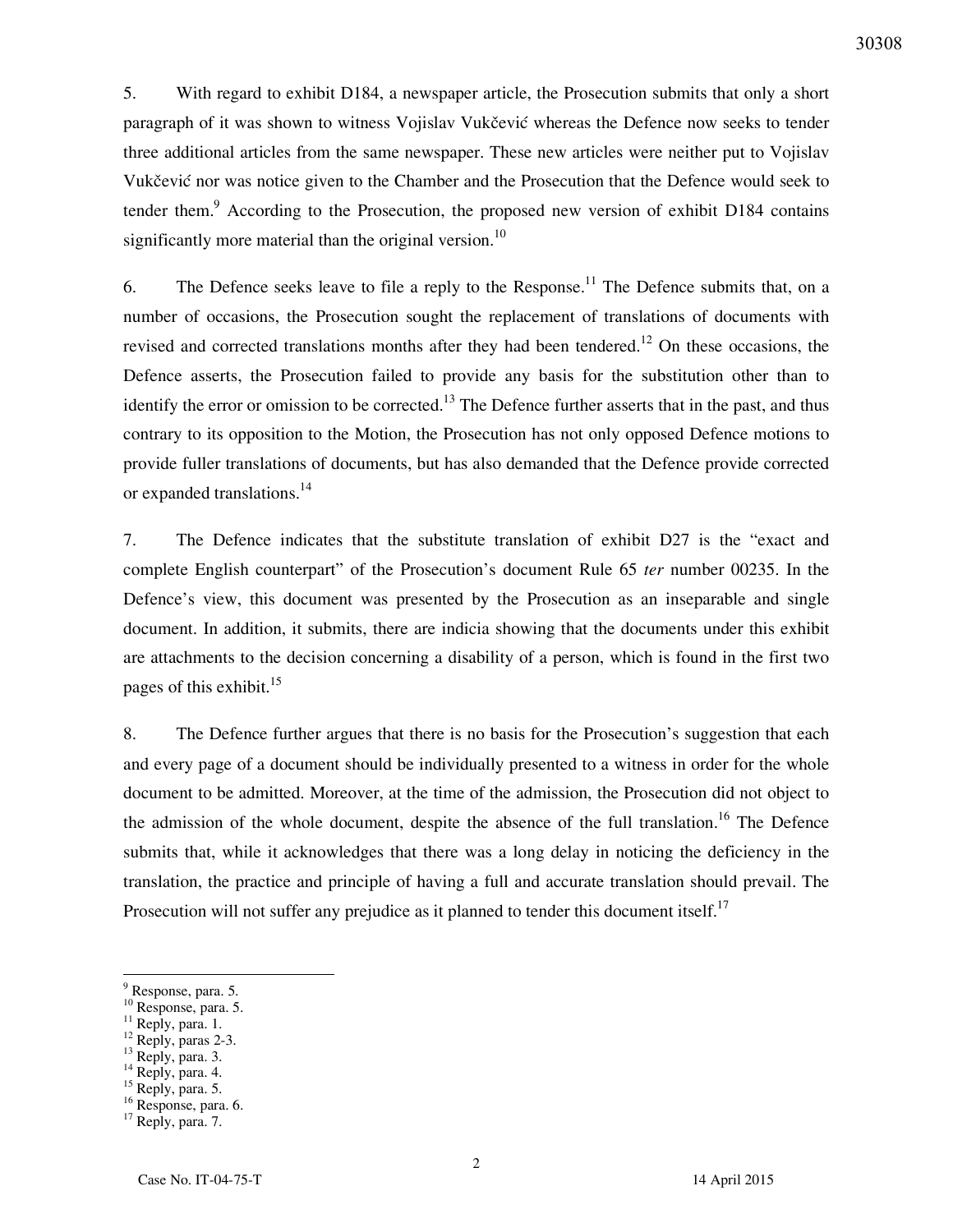30307

9. With regard to Exhibit D184, the Defence specifies that the article admitted as exhibit D184 consists of three text boxes within a main text, and that the existing translation, as available in eCourt, corresponds to only a portion of that main text and one of the boxes.<sup>18</sup> The Defence avers that contrary to the Prosecution's argument that additional content has been proposed, the newly presented translation merely completes the translation of the article that was previously admitted.<sup>19</sup>

#### **B. Discussion**

10. Exhibit D185 is the "Conclusion of the meeting of the Municipal Assembly of Beli Manastir" adopted on 2 July 1991 and published in the Official Gazette of the Beli Manastir Municipality. The current translation of the exhibit is a Defence draft translation. The Defence now seeks to have it replaced with the official CLSS translation available on eCourt with document ID 1D11-5577–1D11-5579. The Prosecution does not object. The Chamber considers it necessary to replace the English translation of exhibit D185 currently in eCourt with the official CLSS translation.

11. Exhibit D27 is a compilation of documents relating to a former member of Arkan's unit which confirm that he was wounded while fighting in Tenja on 2 August 1991. The current translation in eCourt does not include a translation for all of the documents contained in the compilation. The Chamber notes that all of the documents currently in the compilation were part of the document that the Prosecution intended to tender under its Rule 65 *ter* number 00235.<sup>20</sup> The Chamber recalls that several pages of the document were shown to witness GH-024 in court. On that occasion, the Prosecution had the opportunity to make any objections in relation to its admission.<sup>21</sup>

12. In the Response, the Prosecution makes no argument that there is anything in the additional translations which would have substantively affected any of the evidence already on the record. Taking further into account that this was a compilation of documents that was intended to be used at trial by the Prosecution, the Chamber finds that there will be no prejudice to the Prosecution should the additional translations be included on the record. The Chamber further finds that it will benefit from a complete and accurate record. It therefore considers it necessary to replace the English translation of exhibit D27 currently in eCourt with the newly offered translation.

<sup>&</sup>lt;sup>18</sup> Reply, para. 9.

<sup>19</sup> Reply, paras 8-9.

<sup>&</sup>lt;sup>20</sup> See Confidential Annex E to the Prosecution Notice of Rule 65 *ter* (E) filings, filed on 20 June 2012, listing BCS ERNs BG00-2080-BG00-2090 under Rule 65 *ter* number 00235.

 $^{21}$  GH-024, 5 February 2013, T. 2913-2915 (closed session).